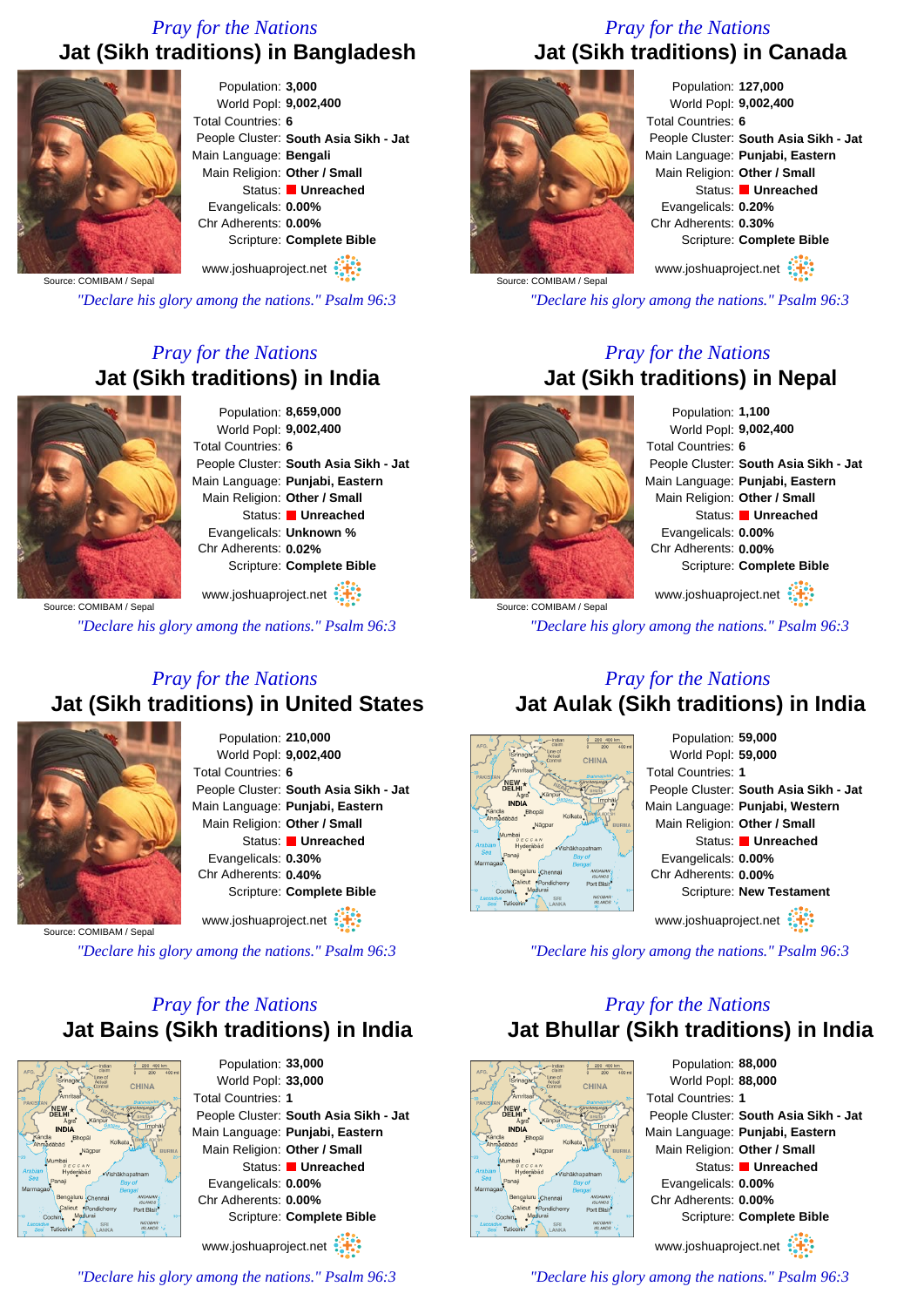## *Pray for the Nations* **Jat Chahil (Sikh traditions) in India**



*"Declare his glory among the nations." Psalm 96:3*

## *Pray for the Nations* **Jat Dhillon (Sikh traditions) in India**



Population: **205,000** World Popl: **205,000** Total Countries: **1** People Cluster: **South Asia Sikh - Jat** Main Language: **Punjabi, Eastern** Main Religion: **Other / Small** Status: **Unreached** Evangelicals: **0.00%** Chr Adherents: **0.00%** Scripture: **Complete Bible**

Source: Isudas www.joshuaproject.net

*"Declare his glory among the nations." Psalm 96:3*

#### *Pray for the Nations* **Jat Gil (Sikh traditions) in India**



Population: **278,000** World Popl: **278,000** Total Countries: **1** People Cluster: **South Asia Sikh - Jat** Main Language: **Punjabi, Eastern** Main Religion: **Other / Small** Status: **Unreached** Evangelicals: **0.00%** Chr Adherents: **0.00%** Scripture: **Complete Bible** www.joshuaproject.net :

Source: Anonymous

*"Declare his glory among the nations." Psalm 96:3*

## *Pray for the Nations* **Jat Mangat (Sikh traditions) in India**



Population: **31,000** World Popl: **31,000** Total Countries: **1** People Cluster: **South Asia Sikh - Jat** Main Language: **Punjabi, Eastern** Main Religion: **Other / Small** Status: **Unreached** Evangelicals: **0.00%** Chr Adherents: **0.00%** Scripture: **Complete Bible** www.joshuaproject.net

*"Declare his glory among the nations." Psalm 96:3*

# *Pray for the Nations* **Jat Dehia (Sikh traditions) in India**



Population: **24,000** World Popl: **24,000** Total Countries: **1** People Cluster: **South Asia Sikh - Jat** Main Language: **Punjabi, Eastern** Main Religion: **Other / Small** Status: **Unreached** Evangelicals: **0.00%** Chr Adherents: **0.00%** Scripture: **Complete Bible**

www.joshuaproject.net

*"Declare his glory among the nations." Psalm 96:3*

#### *Pray for the Nations* **Jat Dhindsa (Sikh traditions) in India**



*"Declare his glory among the nations." Psalm 96:3*

#### *Pray for the Nations* **Jat Mahil (Sikh traditions) in India**



*"Declare his glory among the nations." Psalm 96:3*

### *Pray for the Nations* **Jat Mann (Sikh traditions) in India**



Population: **185,000** World Popl: **185,000** Total Countries: **1** People Cluster: **South Asia Sikh - Jat** Main Language: **Punjabi, Eastern** Main Religion: **Other / Small** Status: **Unreached** Evangelicals: **0.00%** Chr Adherents: **0.00%** Scripture: **Complete Bible** www.joshuaproject.net

*"Declare his glory among the nations." Psalm 96:3*